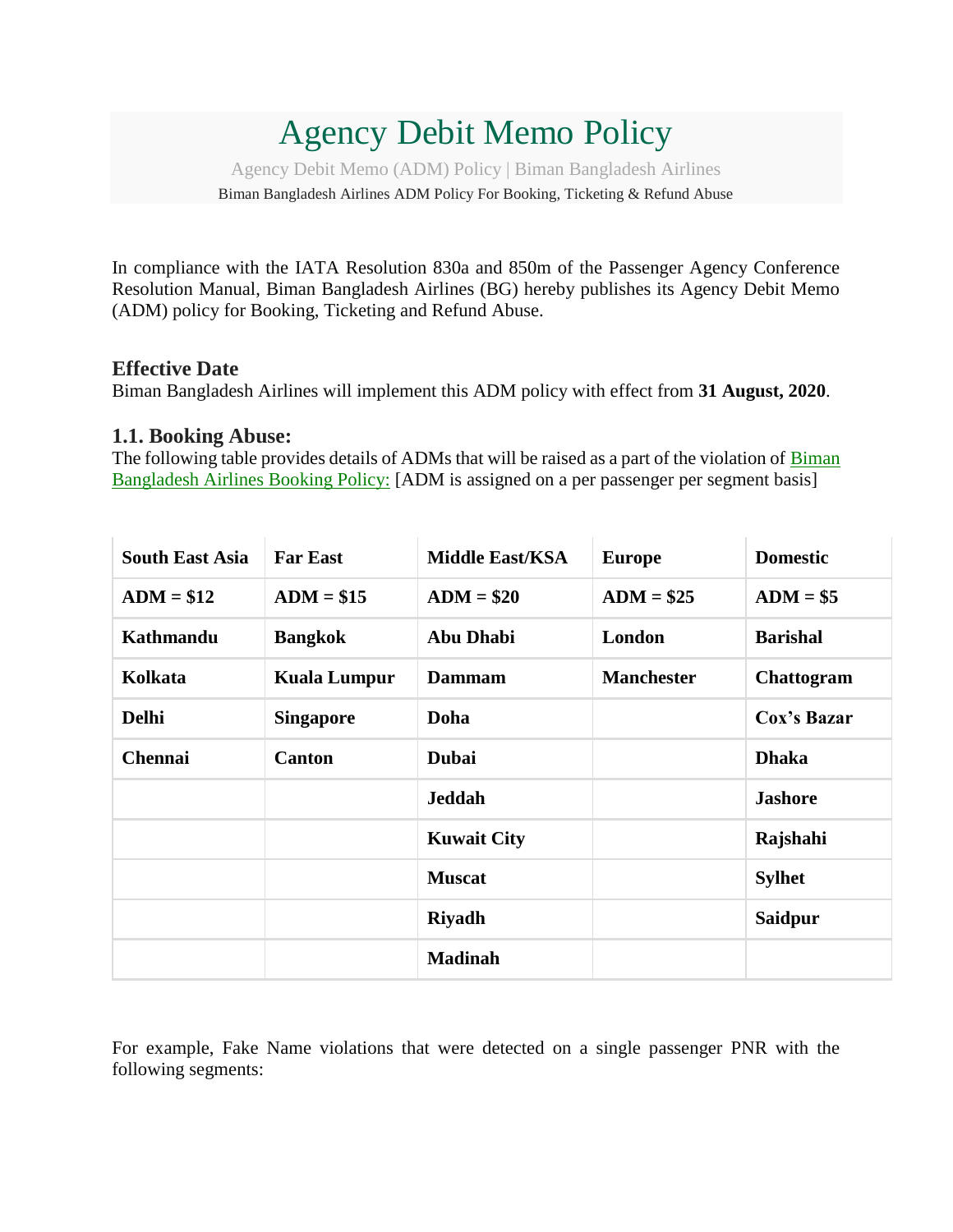$CGP - DAC - MAN - DAC - CGP$ : This would lead to a total ADM value of  $$60.00 + Admin$ Fee. In order to reach the \$60, each segment would be penalized at its regional rate:

CGP – DAC = **\$5 (Domestic)** DAC – MAN = **\$25 (Europe)** MAN – DAC = **\$25 (Europe)** DAC – CGP = **(Domestic)**

| Acceptable<br><b>Cancellation Ratio</b><br>$&$ ADM<br><b>Calculation:</b> | <b>SOUTH</b><br><b>EAST</b><br><b>ASIA</b> | <b>FAREAST</b>  | <b>MIDDLE</b><br><b>EAST</b> | <b>EUROPE</b> | <b>DOMESTIC</b>                           |
|---------------------------------------------------------------------------|--------------------------------------------|-----------------|------------------------------|---------------|-------------------------------------------|
| <b>HIGH</b><br><b>CANCELLATION</b><br><b>RATIO OVER 60%</b>               | USD 0.75                                   | <b>USD</b> 0.75 | <b>USD 0.75</b>              | USD 0.75      | <b>RATIO OVER</b><br>$50\% =$ USD<br>0.75 |

 $\sim$ 

## **Administrative Fee For Booking Abuse:**

To cover the cost of the audit procedures, a fixed amount of USD 20 or equivalent is added to each ADM in addition of the booking abusive amount.

## **Minimum ADM Amount For Booking Abuse:**

The minimum amount, for which an ADM is raised, is USD 5.00

 $\sim$  1.

Biman Bangladesh Airlines can issue one ADM with multiple reasons for one original ticket in regard to minimum amount. In case of persistent practices of under collection (multiple occurrences of underpayments of less than USD 5 by the same Travel Agent), Biman Bangladesh Airlines reserves the right to recover these underpayments by sending an ADM.

#### **1.2. Ticketing/Refund Abuse:**

- a. Short collection & short deposit on account fares/taxes/fees and charges observed in BSP sales reports.
- b. Excess refund on account of wrong calculation of residual fares, taxes, fees and charges through refund Application already authorized (RA) and Refund notice (RN) as well as any type of excess payment (incentive, kick back etc.) through BSP link ACM already issued earlier due to wrong calculation which detected late.